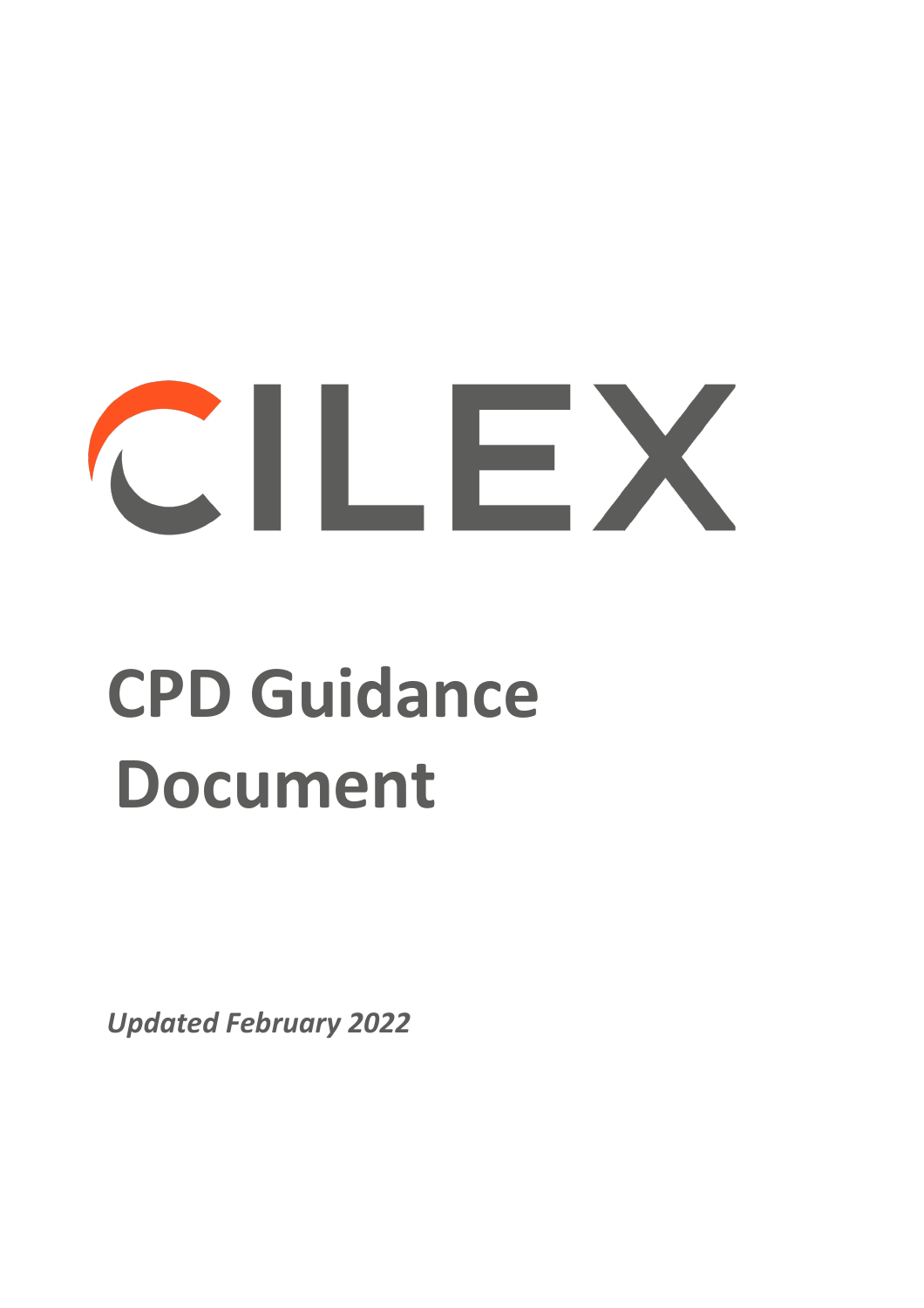#### **CPD requirements by membership grade**

#### **CILEX Practitioners and Advocates**

As a CILEX Practitioner you are required to complete 9 CPD outcomes. Of your 9 outcomes, at least 5 must be planned. 1 of your planned outcomes must be in professionalism. For CILEX Litigators and CILEX Advocates, at least 2 of your 5 planned outcomes must be related to advocacy focused activities.

The outcomes should focus on developing skills as an advocate and knowledge of procedure. Outcomes can be met through a variety of different CPD activities including attendance at courses, shadowing other advocates, and webinars which focus on drafting arguments.

#### **CILEX Associate Prosecutors**

As a CILEX Associate Prosecutor you are required to complete You are required to complete 9 CPD outcomes. At least 4 of the 9 outcomes must be planned, focusing on criminal practice.

You are also required to complete 1 of your outcomes in professionalism, which must also be planned.

#### **CILEX Fellow and Legal Accounts members**

As a CILEX Fellow you are required to complete 9 CPD outcomes. Of your 9 outcomes at least 5 must be planned. 1 of these planned outcomes must be in professionalism.

#### **CILEX Member - Advanced Paralegal members**

As a CILEX Member - Advanced Paralegal you are required to complete 9 CPD outcomes. Of your 9 outcomes, at least 5 must be planned. 1 of these planned outcomes must be in professionalism. WBL CPD reduction

If you are completing the Work Based Learning Portfolio, you are able to apply for a reduction in your CPD requirements. All applications for a reduction must be made to CILEx Regulation at cpd@cilexregulation.org.uk. You are able to apply for a reduction for up to 2 CPD years, providing the Work Based Learning Portfolio has been compiled over this period. Once your reduction has been applied your requirements will be 5 planned outcomes, with 1 of the 5 being in professionalism.

#### CILEX Member - Paralegal **members**

As a member of CILEX you are required to complete 8 hours CPD + 1 Professionalism outcome. If you have an area of specialism, half of your CPD hours must be focused on the area which you specialise in. If you do not have an area of specialism, you will not be required to designate a specialist area.

### **CPD Outcomes**

A planned outcome would be a learning outcome which you plan in advance; you need to know what you want to update your knowledge/competence on. Once you have set a learning outcome, you would undertake an activity which would be you completing the outcome.

An unplanned outcome is simply how it sounds; we would describe this as unexpected learning. This would be an activity which you undertake and have not planned beforehand. An example of this